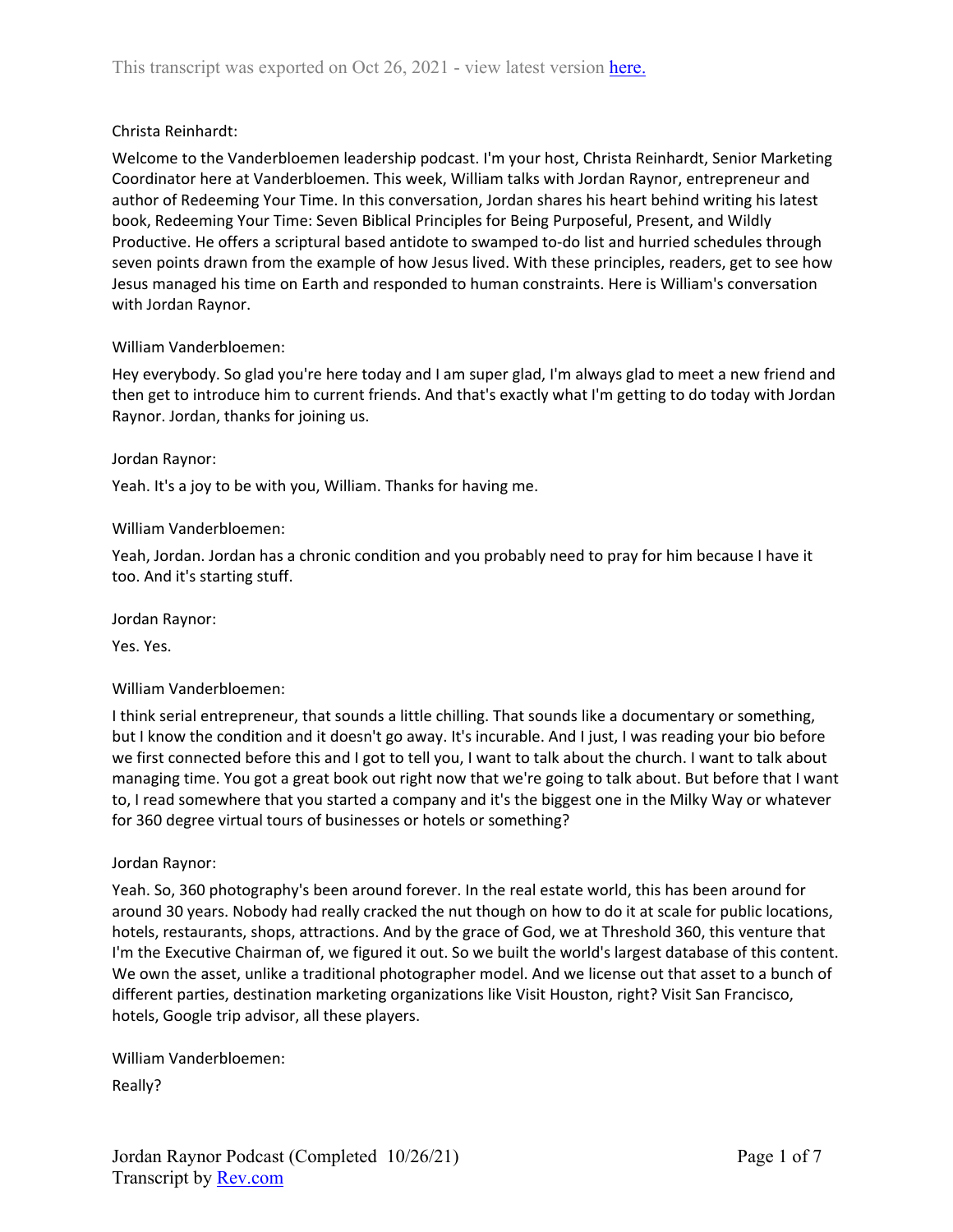# Jordan Raynor:

Yeah, it's been a great business. I ran it for two and a half years as its CEO. And for the last two and a half years, I've served as Executive Chairman of the Board. I stepped down, really so that I could focus full time on creating content like this book, Redeeming Your Time. Content that helps Christians connect the gospel to why they work to what work they do in the world and then how they do good works that bring God glory.

## William Vanderbloemen:

That's awesome. Probably pretty good you stepped down before the, maybe you saw the pandemic coming. I didn't. But I can't imagine, I mean, you probably had a lot of people that weren't able to tour things so they did a 360.

# Jordan Raynor:

Yeah, exactly. I mean, it was brutal for us for a little while, as it was for a lot of businesses. But in the long run we've been able to serve a lot of people really well, allowing people to virtually step inside of locations they can't visit in the real world. So it's been a blessing.

# William Vanderbloemen:

Well, enough about that and sorry for those of you who just tuned out because of a super boring conversation, but it's just fascinating what people do. It's the coolest thing about knowing entrepreneurs is they've always got some crazy story about something they're doing that you didn't even know had a business behind it. So yeah. But what's so interesting to me, I interview people all the time, it's what we do for a living. And I would say since the pandemic settled in a year and a half ago, or whenever it was, you would think I don't have to go to the office anymore. I don't have to commute anymore. I've got all this extra time and everything's going to be better now. And the reality is the guys and gals that I interview feel like they have less time.

# William Vanderbloemen:

They feel more crunched. It's almost like when the boundary of going to the office went away, it just cluttered schedules and didn't clean them up. So I want to hear how to redeem my time. I want to hear, but before we go to the content of the book itself, what made you want to write this? Writing, to me, I've never had, I've got seven children, but I didn't give birth to any of them. But man, when I get a book in my head and it's here and I know it's got to get out there and it's going to be really painful getting it, it better be a big thing that's making me want to write.

## Jordan Raynor:

Totally. And especially to write a book in the most cluttered category of books in the world, the time management, productivity, work life balance category. Yeah. So listen, I've read all the perennial bestsellers in this category, about 50 of them throughout my career. And the reason why I wrote Redeeming Your Time is because I have two really big fundamental problems with books in this category. First, they tend to, in my experience, be based on workspace productivity, right? The message is, hey, you're feeling overwhelmed. You're feeling stressed. Follow the authors system, do exercises X, Y, and Z. And then you will find peace. As a Christ follower, I believe I already have peace, right? Romans 5:1 assures me, I have ultimate peace with God. So I don't do time management exercises to get peace. I do it in response to the eternal peace that I've already been given.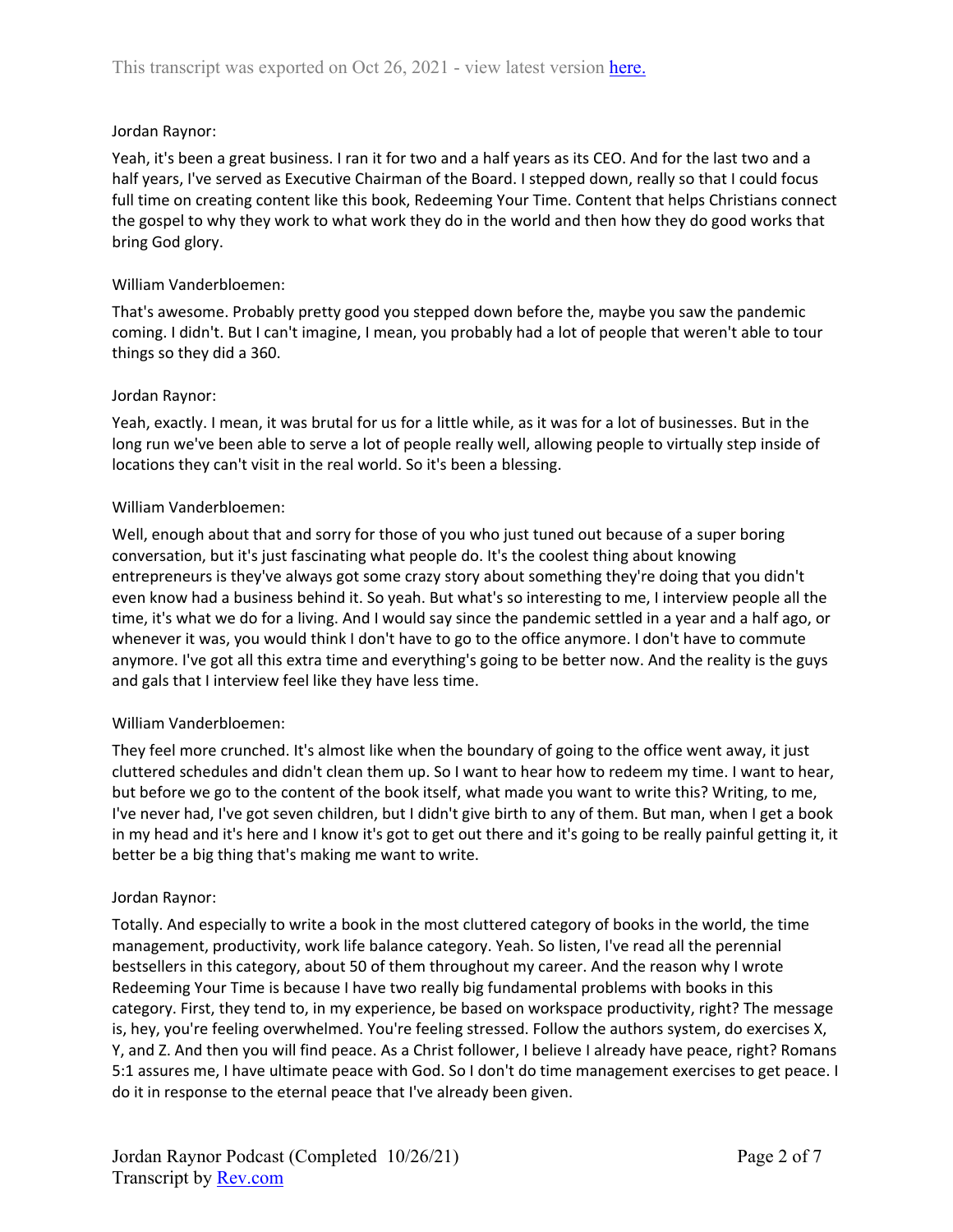# Jordan Raynor:

I just think that's a radically different foundation for a book. The second reason why I wrote it is I have never in my life, in those 50 time management books I've read, not one of them accounts for how the author of time managed his time when he came to earth in the person of Jesus Christ. And Christian or not, I think it's pretty hard to dispute that Jesus of Nazareth was the most productive person to ever walk the earth.

## Jordan Raynor:

So why haven't we studied the gospels for clues as to how he managed his time? Because we read the gospels almost exclusively for their theology and their ethics. And we forget that Matthew, Mark, Luke and John are biographies of the life of Christ. And no, they don't show him with a to do list, or a calendar, Google calendar. But they do show him fighting distractions while he was preaching and doing his work. They show him fighting for solitude. They show him seeking to be busy without being hurried. And because he was infallible God, we can assume he did all of that perfectly. And so that's why I wrote this book. These are seven timeless time management principles from the life of Christ, mapped to more than 30 hyper practical practices to help us redeem our time in the model of our Redeemer.

## William Vanderbloemen:

So let me ask you this. If Jesus is the most productive guy ever, what in the world does it say that he spent arguably 90% of his life getting ready for the three years that he actually did stuff?

Jordan Raynor:

It says a heck of a lot, right? It says a ton.

William Vanderbloemen:

Do you talk about that in the book.

Jordan Raynor:

You know, I don't. I've talked about it in previous books, but let's go there. So there's a couple of things we could draw-

William Vanderbloemen:

Bonus content, right here.

## Jordan Raynor:

There you go. Bonus content. This is only here on the Vanderbloemen podcast. Now listen, number one, a lot of times, whatever we're doing today is preparation for something else that the Lord might do for us in the future. But here's what I take away from the fact that Jesus spent, most scholars estimate at least 70% of his adult life making tables instead of preaching sermons, work in the eyes of the God of the Bible could not have more dignity, right? Go back to Genesis one. The very beginning of the story, before God tells us that he is holy or loving or omnipotent, he tells us that he is a God who creates, who is productive, who works.

Jordan Raynor: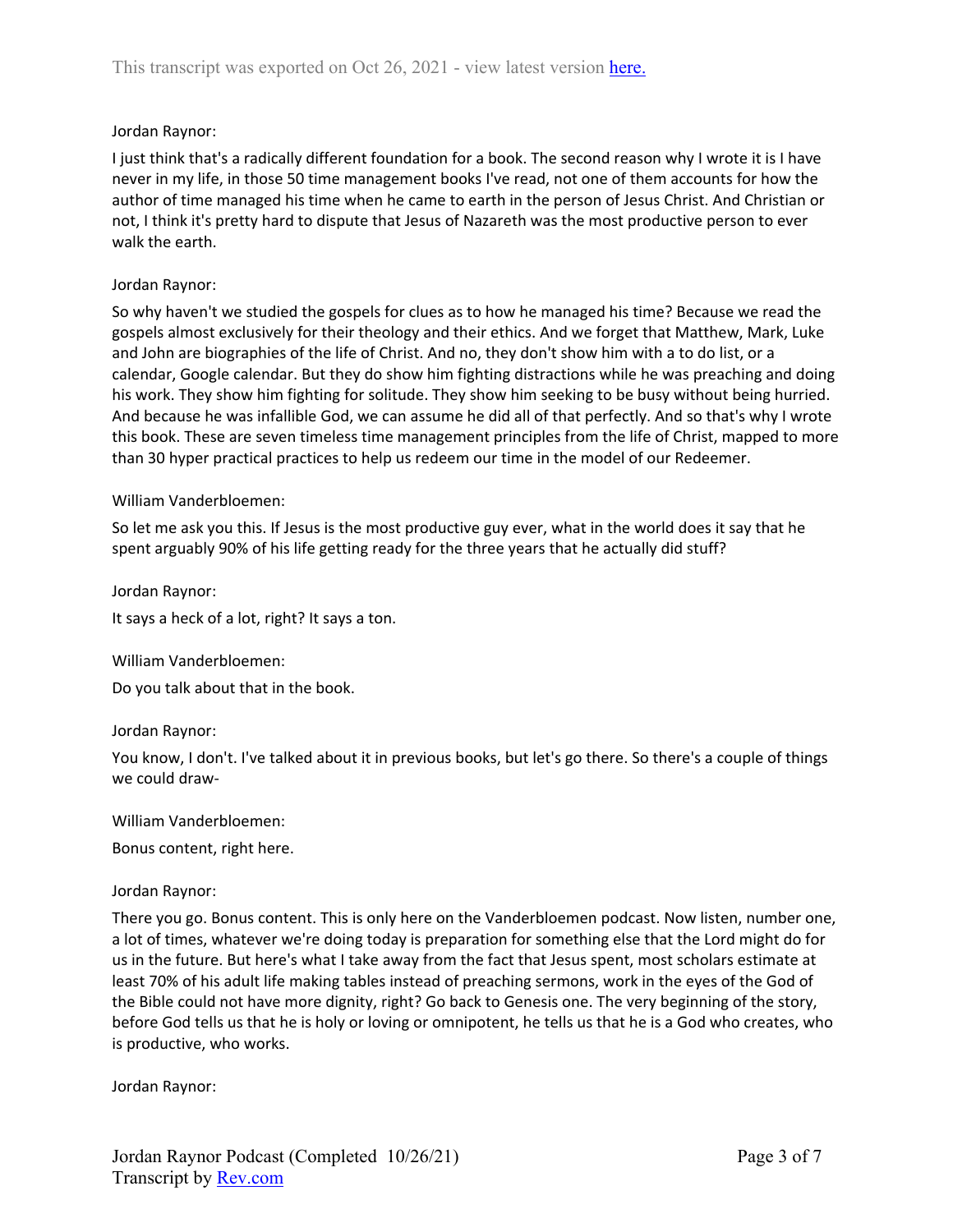He makes things. Genesis two tells us that he rolled up his sleeves and built a garden, planted a garden in the east. And by the way, this is unique in the history of world religions. Every other religion says that the Gods created human beings to work and serve the gods. Only Christianity says that God himself worked to serve us. That's radical. No other religion gives this much dignity to the work that you and I do every day. So that's what I take away from Jesus spending 70% of his adult life working as carpenter. It's radical.

# William Vanderbloemen:

Wow. That's good. So if I buy the book, if I'm reading the book, what's something I can, give us one of those seven key lessons.

# Jordan Raynor:

Yeah, here we go. All right. So listen, look at the gospel biographies. One thing that jumps off the page is Jesus was really, really good at dissenting from the kingdom of noise. We have such chronological snobbery. We think, ah, Jesus' noise, Jesus' world, wasn't that noisy in the first century. Then why in the world is it that all the time in the gospels, you see him withdrawing to a lonely place or a solitary place? He needed time to be still, to be alone, to listen to the Father's voice. If that was true of him, the son of God in the first century, how much more true is that of us today? And to cite the cliche of all cliches, we're living at a crazy, noisy time. I don't have to tell anybody that.

# William Vanderbloemen:

Unprecedented.

# Jordan Raynor:

Unprecedented, unprecedented, asterisk, exclamation point. But listen, if we want to think clearly, if we want to be creative, if we want to be able to effectively discern the essential from the noise on our to-do list, we've got to dissent from the kingdom of noise. And listen, I have nine practices in the book just from this chapter on how we do this. Because we've got to have a lot of habits to practically integrate this into our life. Because we just have no silence. We have no solitude today and it's killing our productivity.

## William Vanderbloemen:

Wow. Yeah. I've had five texts come in while you were giving that example. And I'm like, how am I going to get back to them? What am I going to do?

## Jordan Raynor:

Exactly. It's a noisy time.

## William Vanderbloemen:

It's a noisy time. Hey, when you're thinking about your time, serial entrepreneurs, a lot of pastors are like this, we suffer from, I call it shiny object syndrome. How do you decide what's worth your time and what's not? Because a lot of us that are chronic entrepreneurs or ministry oriented people, you've met the guy, it's the guy who, what's your favorite book you've ever read? Oh, the one I just finished.

Jordan Raynor: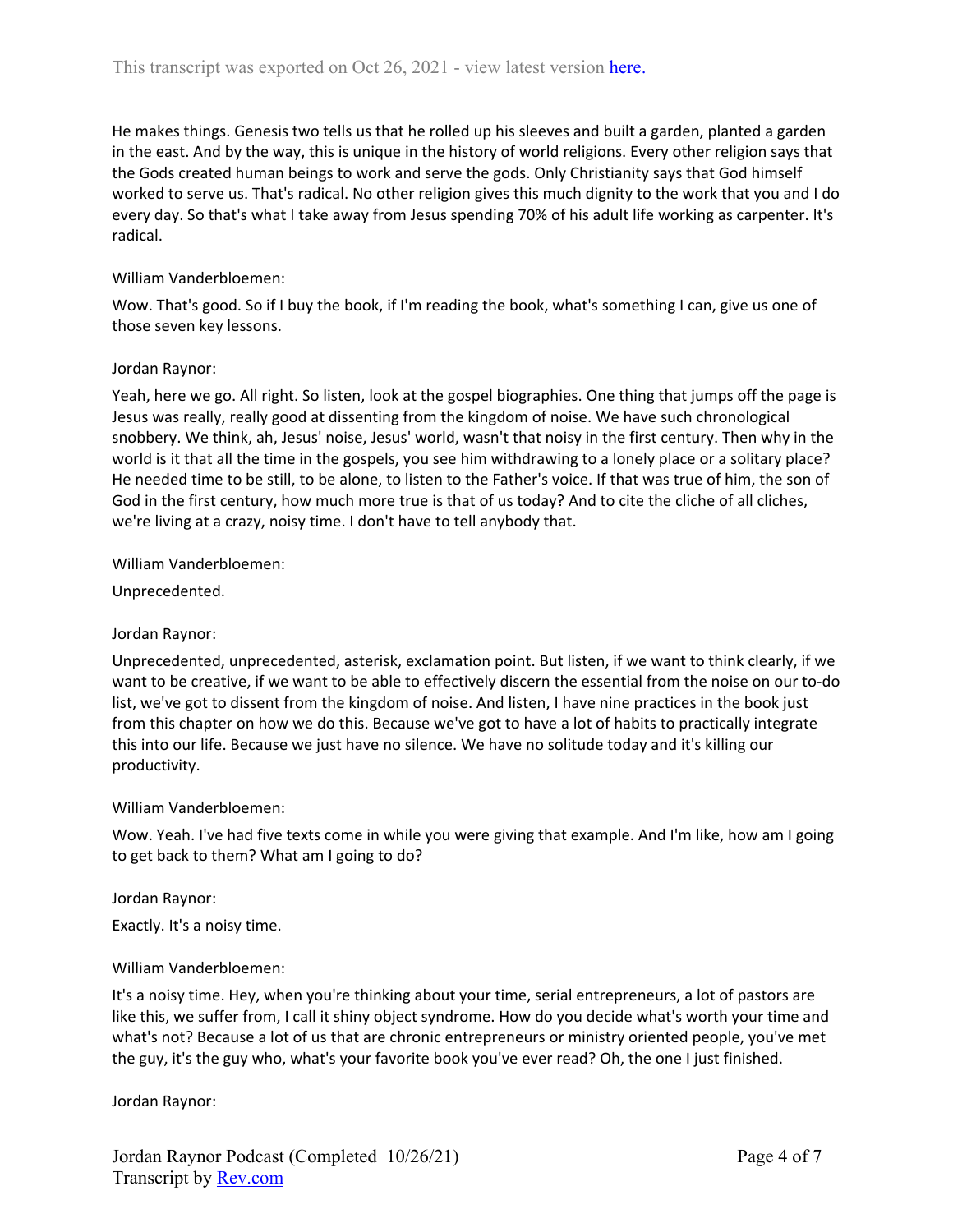# Yep. Yep. Totally.

### William Vanderbloemen:

What do you use to discern this is worth investing my time, this is not.

### Jordan Raynor:

Yeah. I limit the number of times I have to make those decisions. So, give a great example. Once a quarter, take a whole day off, go on a retreat and I set objectives and key results, very well defined quarterly goals for the next 90 days for my work and for my family. And once those things are well defined and really inspiring, it's a very big yes I've given in the quarter. Yeah, it makes it a heck of a lot easier to say no to requests for my time. Because I just look at those [OKRs 00:11:49] and say, is this in line with the goals that I said I was going to go after this quarter? Yes. Great, let's do it.

## Jordan Raynor:

No, I'm going to say no temporarily, put it on ice and I'll reconsider it the next time I do that retreat, the next 90 days. So a lot of people I talk to who have trouble saying no, my first question to them is what are you saying yes to? What's the big hairy audacious goal you're chasing after this quarter, this year, this decade? And almost always those people are like, I don't have one. That's a problem. Until you have a burning yes that you're just so inspired by, that it's going to be really, really hard to say no to request for your time.

### William Vanderbloemen:

That is gold right there folks. That is just gold. So if you were giving advice to your younger self about managing time or redeeming your time, by the way, I love the title. It so fits with the message. What do you wish a younger Jordan would've known?

## Jordan Raynor:

All right, this isn't going to sound practical, but I've come to learn it's the most practical thing in the world. It's what I tell my kids every single night before I put them to bed. I have a seven year old, five year old and a two year old.

#### William Vanderbloemen:

Oh man.

## Jordan Raynor:

I know, I know. Pray for me please. Every night before they go to bed, I say, hey girls, look me in the eyes. You know I love you no matter how many bad things you do. And they say, yeah. I say, you know I also love you no matter how many good things you do. And they say, yeah. I say, who else loves you like that? And they say, Jesus. We've got to hear those words spoken over our lives and our work. If you can believe that the God of the universe died for you when you were his enemy, you could certainly believe that he loves you regardless of how productive or unproductive you are.

## Jordan Raynor:

That's how the gospel allows us to rest. But here's a beautiful thing. In my experience, the more I understand that at a deep soul level, ironically, the more ambitious I become for my work. Not because,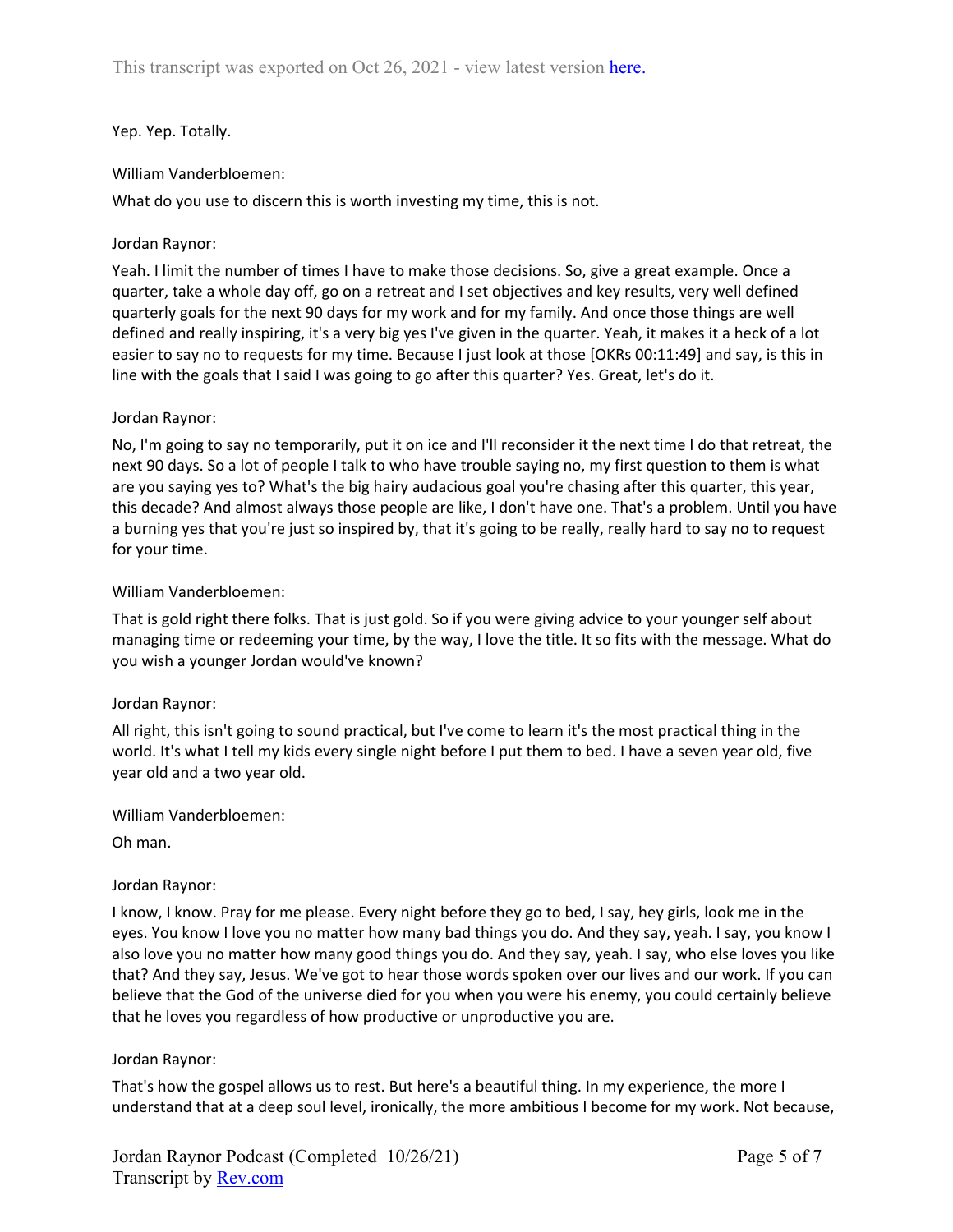I'm not ambitious for my work and productive because I need to get something from God. I am ambitious and productive because I just want to bring him pleasure. Working to earn somebody's favor, whether it's God or your spouse or your parents, is exhausting. It's a never ending rat race. But working in response to unconditional, unmarried favor, that is intoxicating. It is just this idea that the key for Christians is realizing we don't need to be productive. And when we get that, it makes us wildly productive. It's this beautiful paradox.

William Vanderbloemen:

Well, it's a motivation out of thankfulness rather than fear, right?

Jordan Raynor:

Totally. Totally.

William Vanderbloemen: Yeah.

Jordan Raynor: That's exactly right.

### William Vanderbloemen:

Yeah. Well, so where can people go to access the book, to access more content from you? Tell us how to find you.

#### Jordan Raynor:

Yeah, sure. So I tell everybody about the book, I'm the most biased source in the world. Please just go read the reviews. I've never read better reviews for one of my books or frankly, anyone else's books. Just go read the reviews of Redeeming Your Time on Amazon or wherever you buy your books. And yeah, listen, got tons of free content to help you connect the gospel to your work. You can find it all at jordanraynor.com. That's J-O-R-D-A-N, like Michael, R-A-Y-N-O-R.com.

#### William Vanderbloemen:

That's awesome. Well, Jordan, this has been super helpful and a good investment of time. Never know how long a podcast is going to go. It's interesting that a really productive one is actually a shorter one. But thank you so much for what you've done for people, what you're doing to help people feel good about their work, even making tables. I mean, somebody somewhere said, yeah, this was my granddad's table. Jesus made it. Amazing.

Jordan Raynor:

That's awesome.

#### William Vanderbloemen:

Yeah. I mean, you're doing a good thing, man. Thank you for taking time to be with us. And I hope everybody will get out there and go read the reviews. Go read the reviews. So if you missed any of those links, just go to Vandercast.com, give us your email address. We won't beat you up with other emails